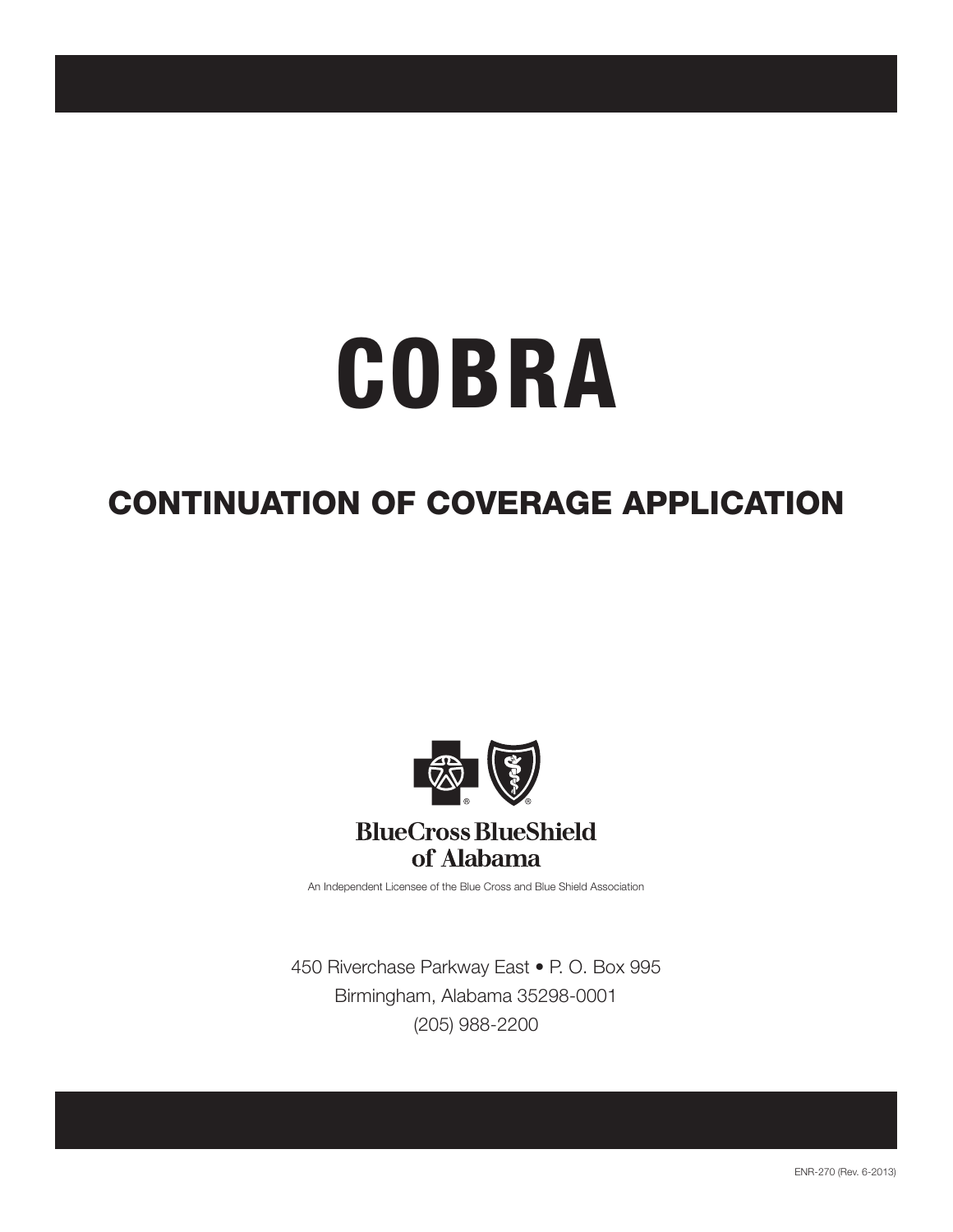| COERAGE APPLICATION<br>Under the provisions of the Consolidated Omnibus Budget Reconciliation Act of 1985 (COBRA) as amended. |                                    |                                            |                                                                                                                                 | FOR OFFICE USE ONLY |
|-------------------------------------------------------------------------------------------------------------------------------|------------------------------------|--------------------------------------------|---------------------------------------------------------------------------------------------------------------------------------|---------------------|
| <b>EMPLOYEE INFORMATION</b>                                                                                                   | HEALTH GRP. NO. *                  | HEALTH DIV. NO.                            | <b>HEALTH CONTRACT NUMBER *</b>                                                                                                 |                     |
| <b>PLEASE PRINT USING UPPERCASE LETTERS:</b>                                                                                  |                                    |                                            |                                                                                                                                 |                     |
| (USE BLACK BALL POINT PEN - PRESS FIRMLY)                                                                                     | DENTAL GRP. NO. *                  | DENTAL DIV. NO.                            | DENTAL CONTRACT NUMBER *                                                                                                        |                     |
| * INDICATES REQUIRED FIELDS                                                                                                   |                                    |                                            |                                                                                                                                 |                     |
| ODR. OMR. OMRS. OMS.                                                                                                          |                                    |                                            |                                                                                                                                 |                     |
| LAST NAME *                                                                                                                   |                                    |                                            | FIRST NAME *                                                                                                                    |                     |
|                                                                                                                               |                                    |                                            |                                                                                                                                 |                     |
| MAIDEN/MIDDLE NAME                                                                                                            | SUFFIX (JUNIOR, SENIOR)            | SOCIAL SECURITY NUMBER *                   |                                                                                                                                 |                     |
|                                                                                                                               |                                    |                                            |                                                                                                                                 |                     |
| <b>ADDRESS</b><br>$\Box$ BILLING<br>$\Box$ MAILING                                                                            |                                    |                                            |                                                                                                                                 |                     |
|                                                                                                                               |                                    |                                            |                                                                                                                                 |                     |
| <b>CITY</b>                                                                                                                   |                                    | <b>STATE</b>                               | ZIP                                                                                                                             |                     |
|                                                                                                                               |                                    |                                            |                                                                                                                                 |                     |
|                                                                                                                               |                                    |                                            |                                                                                                                                 |                     |
| DATE OF BIRTH (MM/DD/YYYY) *                                                                                                  | PHONE NUMBER<br>$\Box$ HOME        | $\Box$ CELL<br>$\square$ WORK              | MALE                                                                                                                            | <b>FEMALE</b>       |
|                                                                                                                               |                                    | -                                          |                                                                                                                                 |                     |
| E-MAIL ADDRESS (Optional)                                                                                                     |                                    |                                            |                                                                                                                                 |                     |
|                                                                                                                               |                                    |                                            |                                                                                                                                 |                     |
| <b>COBRA APPLICANT INFORMATION</b>                                                                                            | (If different from above)          |                                            |                                                                                                                                 |                     |
| LAST NAME *                                                                                                                   |                                    |                                            | FIRST NAME *                                                                                                                    |                     |
|                                                                                                                               |                                    |                                            |                                                                                                                                 |                     |
| MAIDEN/MIDDLE NAME                                                                                                            | SUFFIX (JUNIOR, SENIOR)            | SOCIAL SECURITY NUMBER *                   |                                                                                                                                 |                     |
|                                                                                                                               |                                    |                                            |                                                                                                                                 |                     |
| <b>ADDRESS</b><br>$\Box$ BILLING<br>$\Box$ MAILING                                                                            |                                    |                                            |                                                                                                                                 |                     |
|                                                                                                                               |                                    |                                            |                                                                                                                                 |                     |
| <b>CITY</b>                                                                                                                   |                                    | <b>STATE</b>                               | ZIP                                                                                                                             |                     |
|                                                                                                                               |                                    |                                            |                                                                                                                                 |                     |
|                                                                                                                               |                                    |                                            |                                                                                                                                 |                     |
| DATE OF BIRTH (MM/DD/YYYY) *                                                                                                  | $\Box$ HOME<br>PHONE NUMBER        | $\square$ WORK<br>$\Box$ CELL              |                                                                                                                                 |                     |
|                                                                                                                               |                                    |                                            | MALE                                                                                                                            | <b>FEMALE</b>       |
| E-MAIL ADDRESS (Optional)                                                                                                     |                                    |                                            |                                                                                                                                 |                     |
|                                                                                                                               |                                    |                                            |                                                                                                                                 |                     |
| <b>REASON I CAN CONTINUE COVERAGE</b>                                                                                         | (Check one)                        |                                            |                                                                                                                                 |                     |
| Death<br>O Divorce<br>$\circ$<br>Ő                                                                                            | Legal Separation (when applicable) |                                            | DATE EVENT OCCURRED (MM/DD/YYYY) *                                                                                              |                     |
| No Longer An Eligible Dependent<br>$\cup$<br>Ö                                                                                | Termination/Reduction in Hours     |                                            |                                                                                                                                 |                     |
| Employee is entitled to Medicare (when applicable)<br>O                                                                       |                                    |                                            |                                                                                                                                 |                     |
| <b>COORDINATION OF BENEFITS INFORMATION</b>                                                                                   |                                    |                                            | If you, your spouse, or your dependents are covered by any other group health insurance, please give the following information. |                     |
| NAME OF CONTRACT HOLDER                                                                                                       |                                    | POLICY, ID, CONTRACT OR CERTIFICATE NUMBER | TYPE OF COVERAGE                                                                                                                | <b>GROUP NUMBER</b> |
|                                                                                                                               |                                    |                                            | □ INDIVIDUAL □ FAMILY                                                                                                           |                     |
|                                                                                                                               |                                    | NAME OF INSURANCE COMPANY                  |                                                                                                                                 |                     |
| EMPLOYER'S NAME                                                                                                               |                                    |                                            |                                                                                                                                 |                     |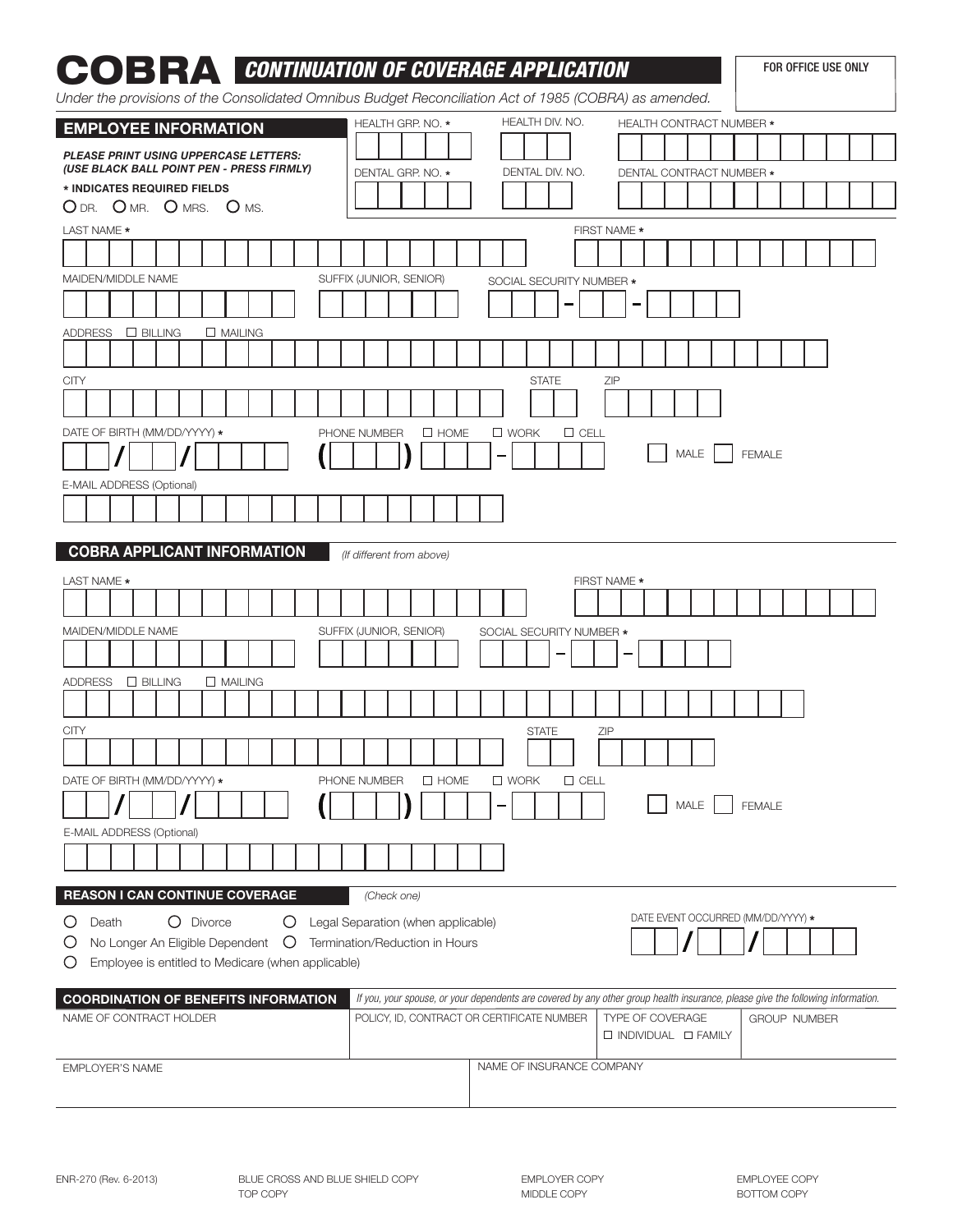| <b>MEDICARE BENEFITS INFORMATION</b>  | If you, your spouse, or your dependents are covered by Medicare, please give the following information. |
|---------------------------------------|---------------------------------------------------------------------------------------------------------|
| <b>LAST NAME</b>                      | <b>FIRST NAME</b>                                                                                       |
| MAIDEN/MIDDLE NAME                    | SUFFIX (JUNIOR, SENIOR)<br><b>MEDICARE NUMBER</b>                                                       |
| (MM/DD/YYYY EFFECTIVE DATE)<br>PART A | (MM/DD/YYYY EFFECTIVE DATE)<br>(MM/DD/YYYY EFFECTIVE DATE)<br>O<br>PART B<br>PART D                     |

# LIST ELIGIBLE DEPENDENTS TO BE SHOWN ON THE CONTINUATION COVERAGE AND PROVIDE SOCIAL SECURITY NUMBER.

*NOTE: The Social Security Number for the employee and all dependents must be provided in order for this application to be processed. By signing this application, you certify that all dependents are eligible for coverage under the terms of your Group Plan.*

| <b>LAST NAME</b><br>MAIDEN/MIDDLE NAME<br>SUFFIX (JUNIOR, SENIOR)<br><b>RELATIONSHIP</b><br><b>GENDER</b><br>O MALE<br>O SPOUSE<br>O FEMALE                                                                                                                                                                                                                                                                                                                                                   | FIRST NAME *<br>SOCIAL SECURITY NUMBER *<br>DATE OF BIRTH (MM/DD/YYYY)    |  |  |
|-----------------------------------------------------------------------------------------------------------------------------------------------------------------------------------------------------------------------------------------------------------------------------------------------------------------------------------------------------------------------------------------------------------------------------------------------------------------------------------------------|---------------------------------------------------------------------------|--|--|
| <b>LAST NAME</b><br>SUFFIX (JUNIOR, SENIOR)<br>MIDDLE NAME<br><b>RELATIONSHIP</b><br><b>GENDER</b><br>$O$ CHILD<br>$O$ other<br>O MALE<br>$O$ FEMALE                                                                                                                                                                                                                                                                                                                                          | <b>FIRST NAME</b><br>SOCIAL SECURITY NUMBER<br>DATE OF BIRTH (MM/DD/YYYY) |  |  |
| <b>LAST NAME</b><br>MIDDLE NAME<br>SUFFIX (JUNIOR, SENIOR)<br><b>RELATIONSHIP</b><br><b>GENDER</b><br>O MALE<br>$O$ CHILD<br>$O$ other $\_\_$<br>$\bigcup$ FEMALE                                                                                                                                                                                                                                                                                                                             | <b>FIRST NAME</b><br>SOCIAL SECURITY NUMBER<br>DATE OF BIRTH (MM/DD/YYYY) |  |  |
| <b>LAST NAME</b><br>MIDDLE NAME<br>SUFFIX (JUNIOR, SENIOR)<br><b>GENDER</b><br><b>RELATIONSHIP</b><br>$O$ CHILD<br>$O$ other<br>O MALE<br>$O$ FEMALE                                                                                                                                                                                                                                                                                                                                          | <b>FIRST NAME</b><br>SOCIAL SECURITY NUMBER<br>DATE OF BIRTH (MM/DD/YYYY) |  |  |
| TRANSFER COVERAGE - A transfer of coverage occurs when you want to cancel one Blue Cross and Blue Shield of Alabama contract and enroll in another without a break<br>in coverage. Please note that the transfer cannot occur prior to the date of employment. If you or your spouse are currently covered by a Blue Cross and Blue Shield<br>of Alabama contract and wish to transfer to this group, please complete below.<br>CURRENT BLUE CROSS AND BLUE SHIELD OF ALABAMA CONTRACT NUMBER |                                                                           |  |  |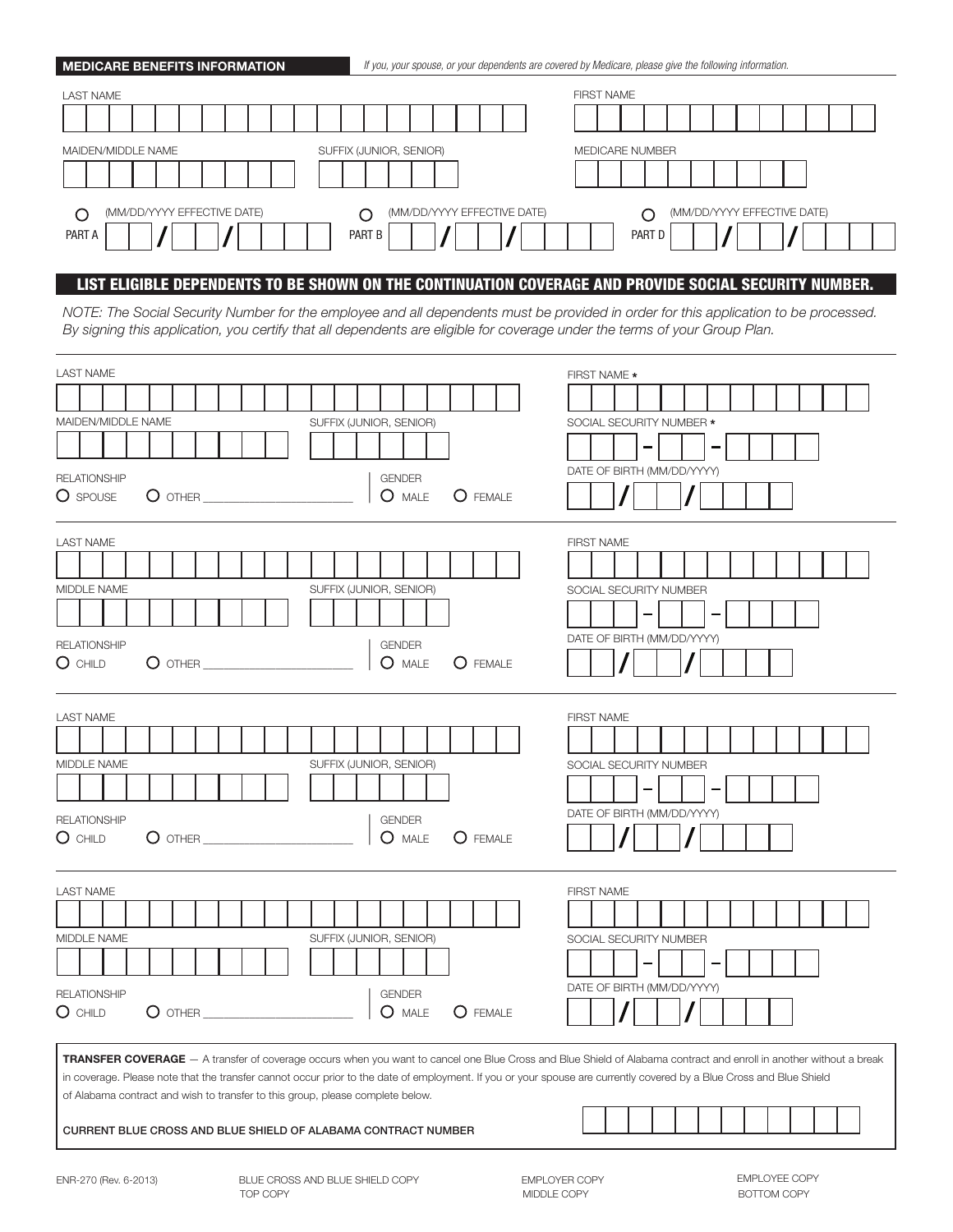O I acknowledge that I have received and read a COBRA notice informing me of my COBRA rights.

 $\circ$ I understand and acknowledge that it is the Employer's obligation (and not Blue Cross') to provide me with any and all continuation coverage to which I might be entitled under COBRA or under the provisions of the Employer's group health plan implementing COBRA. I further understand and acknowledge that my COBRA benefits are provided to me under and in accordance with the provisions of Part 6 of Title I of the Employee Retirement Income Security Act of 1974. In the event of a dispute between me and Blue Cross regarding my benefits under COBRA or under this application, I understand that any administrative remedies available under the Employer's group plan must be used and exhausted by me before bringing any action against Blue Cross, notwithstanding cancellation of the Employer's coverage.

By signing below, I agree to pay to Blue Cross and Blue Shield of Alabama the monthly premium to continue the group benefits for me and my eligible dependents, if any, who are listed above. I can continue COBRA coverage for 18 months following my termination of employment or reduction in hours or 36 months if my coverage was terminated for any other event listed above. Under certain circumstances explained in the COBRA notice, if I or a member of my family is or becomes disabled during the first 60 days of COBRA coverage, the 18 month period may be extended to 29 months.

*I understand the first payment is due by 45 days after I first elected COBRA. The first payment must include all premiums retroactive to the effective date of my COBRA coverage. All other payments are due within 30 days of the due date. If I fail to pay the amount due on time or if I request that my coverage be cancelled, my coverage will end and not be reinstated under any circumstances.*

*I understand that coverage will end for me or any of my dependents who become covered by Medicare or any other group health coverage*  which does not have limitations or exclusions for pre-existing conditions or which has them but they do not apply. *I will notify you in writing if I become covered by another group plan or Medicare. If I or any of my qualified dependents become disabled* according to the Social Security Administration (SSA), I will notify you in writing before the end of the 18 month period and within 60 days after the later of the date of my initial qualifying date, the date on which my coverage is lost under my group health plan because of such event, or the date *of the SSA disability determination.*

While I continue the benefits provided by this group, these benefits are subject to all terms and conditions of the Employer's group health plan and any agreement between the Employer and Blue Cross and Blue Shield of Alabama. My benefits and/or rates will change when this Employer's benefits change, and will end if the Employer's coverage is cancelled at the same time benefits for active employees of the Employer end, regardless of whether I have continued to pay for my coverage.

DATE SIGNED \_\_\_\_\_\_\_\_\_\_\_\_\_\_\_\_\_\_\_\_\_\_\_\_\_\_\_\_\_\_\_\_\_\_\_\_\_\_\_\_\_

I wish to continue the following coverage:

- $O$  HEALTH ONLY  $O$  HEALTH AND DENTAL
- DENTAL ONLY

*Enclosed with the application is a check or money order for the premium payment to cover the period from the effective date of my COBRA Coverage through the current coverage period.*

| SIGNATURE OF APPLICANT |  |
|------------------------|--|
|                        |  |
|                        |  |

### PRINT APPLICANT NAME

APPLICANT'S SOCIAL SECURITY NUMBER \*

# TO BE COMPLETED BY EMPLOYER

I am authorized by the Employer named below to certify that the person named above is eligible under COBRA to continue group health plan coverage to be effective for a maximum of \_\_\_\_\_\_\_\_\_\_\_ (18 or 36) months. The monthly rate for the continuation coverage will be \$ equals to the month until notified by Blue Cross and Blue Shield of Alabama under the conditions noted above. EMPLOYER NAME

| EMPLOYER PHONE NUMBER                                     | <b>EXTENSION</b> | COBRA EFFECTIVE DATE (MM/DD/YYYY) * |
|-----------------------------------------------------------|------------------|-------------------------------------|
|                                                           |                  |                                     |
| DATE OF TERMINATION/LAYOFF (MM/DD/YYYY) (If Applicable) * |                  |                                     |



| SIGNATURE OF AUTHORIZED REPRESENTATIVE * |  |
|------------------------------------------|--|
|------------------------------------------|--|

PRINTED AUTHORIZED REPRESENTATIVE NAME

DATE SIGNED